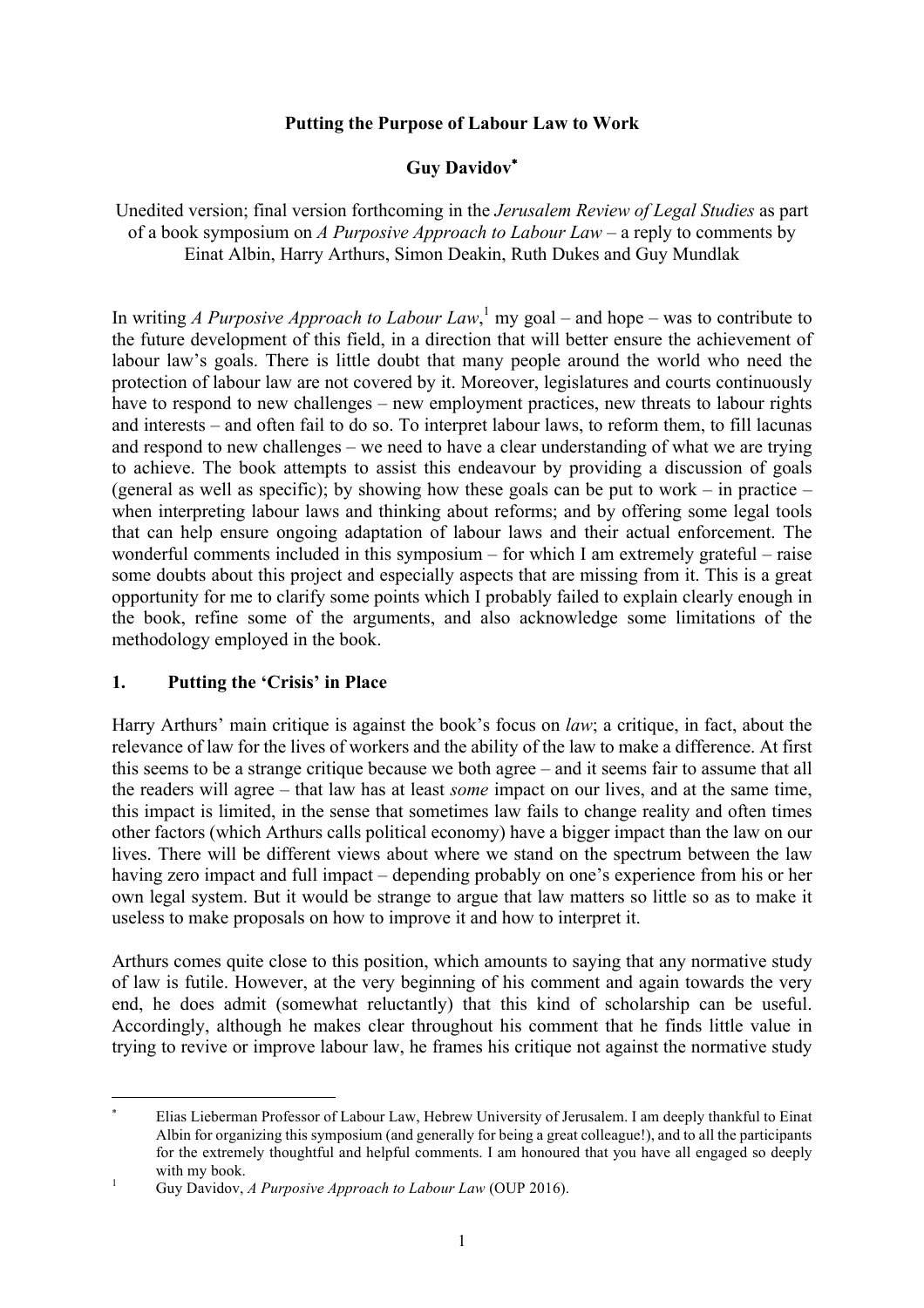of law in general, but around the claim of an unfulfilled promise in the book: to 'solve' the 'crisis' of labour law.

It should be made clear that my book is not *about* the crisis of labour law. As I say in the introduction, crisis is a perpetual state in labour law, and while current times are especially challenging, the arguments made in the book about how to interpret and improve labour laws are independent of any crisis.<sup>2</sup> I do make reference to the language of crisis in the introduction, only to put the book in the context of other contemporary discussions. For this purpose, I explain what in my view are the manifestations of the current crisis (generally speaking, a mismatch of goals and means) and argue that the purposive approach can help address this crisis. I do not claim that this is the only crisis or that my proposals will solve all our problems. More than that: my entire discussion revolves around the crisis of labour *law*. The book is about labour law, I discuss the problems with labour law and offer solutions to improve labour law. In contrast, Arthurs' critique revolves around a different level altogether: not the crisis within the law – but the larger problems faced by the labour class, by workers, by unions. Simply put, he talks about the crisis of *labour*, not the crisis of labour *law*.

To be sure, there is a connection between the two. Take, for example, the failure of the law to cover many workers who are in need of protection – an issue which I address in chapter 6. The causes of this problem are diverse, and can be seen as part of the larger crisis of labour. But the problem manifests itself within labour *law*, for example in the way the term 'employee' is interpreted by courts, which has not been updated and thus lost the connection with the goals behind it (i.e. a mismatch of goals and means). This can be solved if the term 'employee' is interpreted differently. Of course, such a solution requires the will of judges (or in other cases, legislatures) that will have to adopt it. I have no illusions that this will be easy. Also, there could be other ways to address the same problem, outside of the law (in the realm of political economy). In this respect, the book's goals and claims are much more modest than what Arthurs has in mind. I am not claiming that the purposive approach can solve all the labourrelated problems in the world; rather, the idea is to offer ways to adapt the law to new realities, where there is will to do so.

A much milder argument about the place of law in the world is offered by Simon Deakin. Following the reflexive approach, he argues that the ability of labour law to achieve the stated purposes is often limited, or at least not straight-forward. According to this view, law *does* matter, but it does not always lead directly to the expected result; often, for example, businesses find ways around it, and sometimes the law 'backfires'. This should be in our mind when devising means: if we want to actually achieve the purpose, we cannot be naïve and assume that employers will simply do what the law requires. I agree, and discuss these issues to some extent – with a focus on creating positive incentives for compliance – in chapter 9. At the same time, the point should not be overstated: the discussion in chapter 5 of the book regarding the minimum wage shows that despite common claims that it leads to unemployment and harms the weakest workers, studies show a much more benign picture.

# **2. The Planet of Labour Law and the Universe Around It**

It is common to divide the legal apparatus into 'fields', among them the field of labour law (which in North America is further divided into the separate fields of employment law, (collective) labour law, and workplace discrimination law). This division into fields usually

<sup>&</sup>lt;sup>2</sup> Page 4. See also the supporting comments of Deakin in this regard (this issue).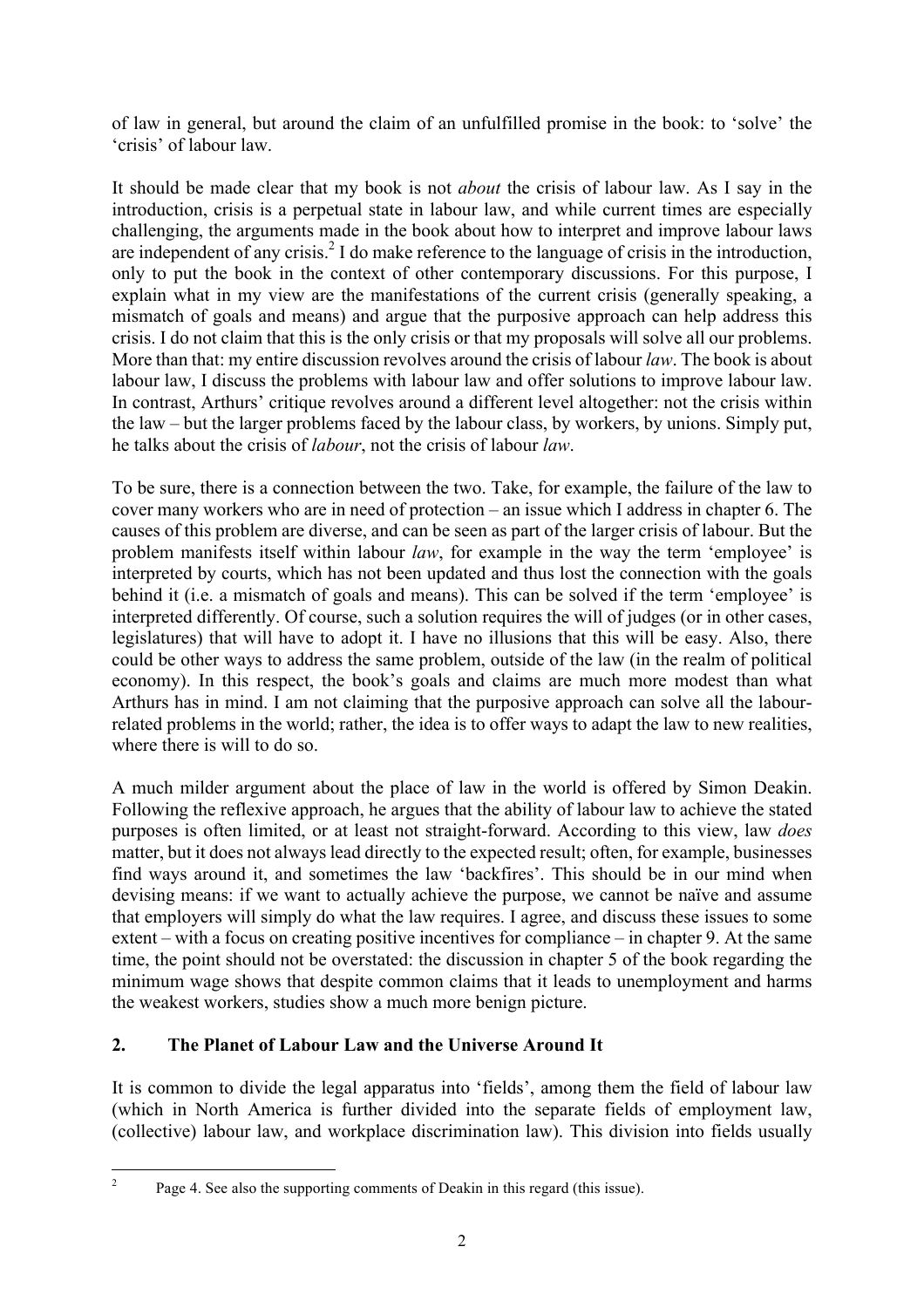has no legal or normative significance; for the most part, it is used merely for convenience of teaching and research. It is not strict and obviously does not preclude teaching and research combining two fields or otherwise breaking the loose 'boundaries' between fields. It has been argued by Arthurs as well as Einat Albin that the book fails to consider the connections between labour law and other areas of regulation. Obviously, I am not against research exploring these connections, quite the contrary; I explicitly mention its importance.<sup>3</sup> But Arthurs and Albin maintain that discussing the connections between the fields is not only a possible and important route, but a *necessary* one as part of my current project. Here I must disagree.

The book is about the small planet of labour law, more or less as traditionally understood, and how we can invigorate and improve it. Arthurs and Albin both focus their attention, in different ways, on what is *outside* of this planet. Such comments are very helpful in putting the book – and the planet of labour law – in context, by asking what goes on outside of it. It is certainly worthwhile to look at the surroundings, at other planets in the same part of the universe. But the planet of labour law is big enough and important enough to justify a separate study. And the book is one such study.

There is one exception in which the boundaries of legal 'fields' *do* become meaningful, and this exception provides further support for the choice to focus on a specific field. When confronted with an interpretive question, a judge has to refer to the specific piece of legislation being interpreted, but also, to some extent, to the broader context. When interpreting a minimum wage law, for example, our focus should be first and foremost on the law itself; but when we think about the justifications behind it – which is what purposive interpretation requires – it is impossible to ignore the connection to other laws *in pari materia*. For this purpose, there is a need to decide what laws are dealing with 'the same matter', which in a sense requires us to define the boundaries of the field. The book adopts the 'traditional' understanding of labour law for this purpose  $-$  i.e. labour law as including every regulation of the relationship between employer and employee(s).<sup>4</sup>

Arthurs and Albin both argue that we should expand our view to other laws, for example welfare laws, or consumer/tenant laws, or family law, and consider them together with labour law. Obviously, there is a crucial difference between laws that place responsibilities on an employer, and laws that place responsibilities on the state, or on a spouse. Also, there are important differences between the vulnerabilities faced by employees and those faced by welfare recipients, consumers, tenants and wives. I argue in the book that the goals of labour law can be understood at several levels of abstraction. For some purposes, it is useful to think about broad goals such as protecting human dignity, advancing equality, and so on – and at this level, clearly there are other 'fields' of law that share the same purposes. However, for other purposes – such as interpreting the terms 'employer' and 'employee' – we need to look at the unique characteristics of employment relations, i.e. justifications at a more concrete level. Here the differences from other fields of law become much sharper.

But imagine for the sake of argument that welfare law (for example) and labour law share the exact same goals. How would this change the analysis of the book? At the level of identifying the goals, it would not make any difference, if you assume that the goals are the same. When interpreting a specific labour law, for example a minimum wage law, again it would not make

<sup>&</sup>lt;sup>3</sup> Page 7.  $\frac{1}{4}$  For a recent sophisticated defence of labour law as a field concerned with employment relations see Alan Bogg, 'Labour, Love and Futility: Philosophical Perspectives on Labour Law' (2017) 33 Int J Comp Lab Law  $\&$  Ind Rel 7.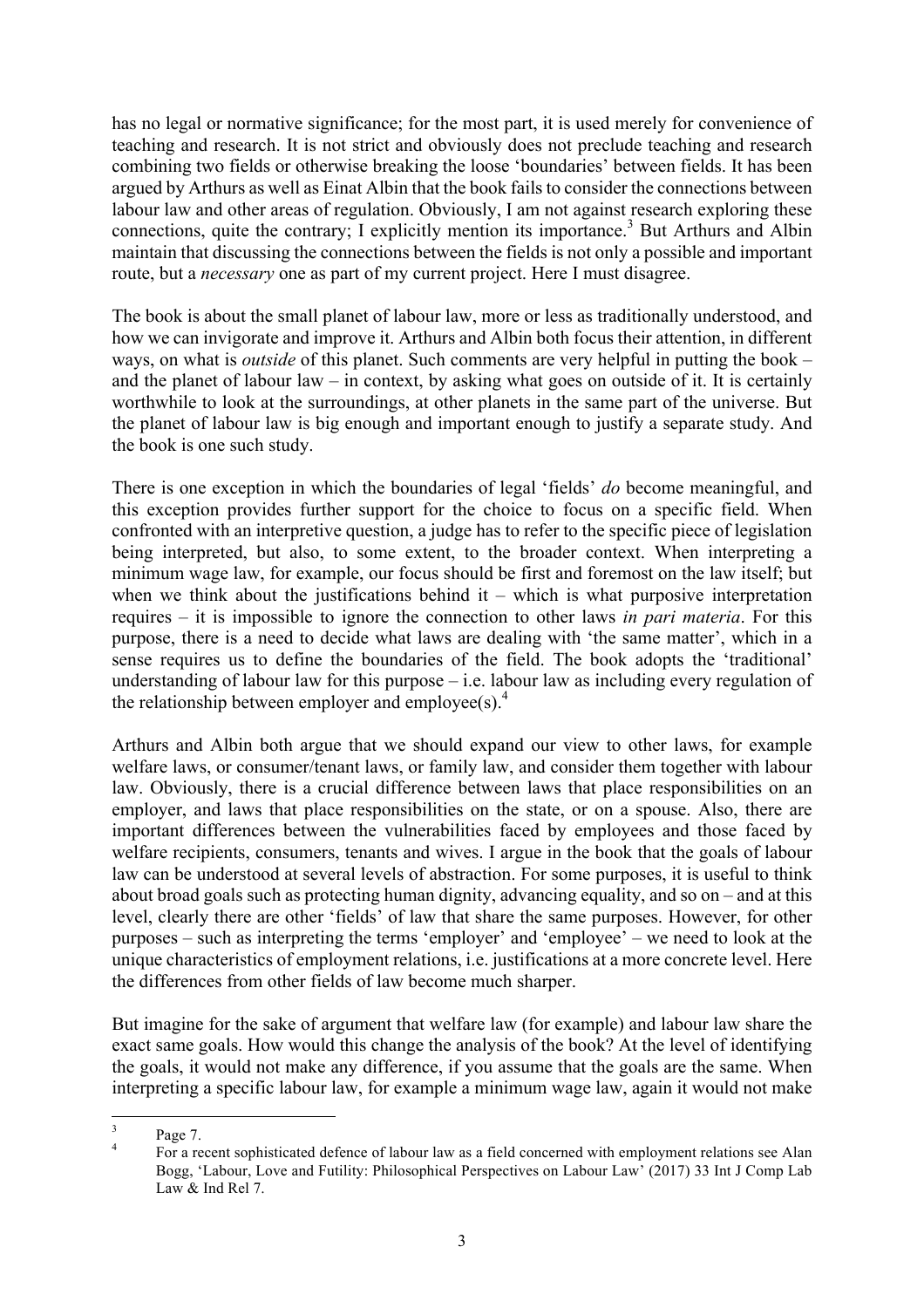any difference if you believe the goals are the same. The only relevance of this kind of critique is at the level of legislative reform, which holds a small part in the book. In this context, a purposive analysis – which focuses on the goals of existing laws in a given 'field' – is limited, in the sense that it cannot be used to justify *radical* proposals. For example, if one derives from laws such as the minimum wage a purpose, this analysis can lead to proposals on how to improve the minimum wage and its operation, but it cannot lead to a suggestion to eliminate the minimum wage altogether in favour of universal basic income. I am happy to acknowledge this limitation of the purposive approach. Adopting a purposive approach does not mean objecting to the possibility of radical reforms; they are just not within this project, which is focused on improving the planet of labour law and not the entire universe around it. The purposive approach is used first and foremost for interpretation of existing laws, and can also be used to reform these laws in a way that will better advance their goals. If you want to pursue other goals altogether, or eliminate these laws altogether, then the purposive approach will not be of use.

One might answer that radical reforms are what we need most; that they are necessary to improve the lives of workers, and there is no point in focusing on how to improve the current system. I disagree; there is still a lot we can do. Current labour laws are still needed, in fact they are needed even more than before. They are still justified. And the book proposes ways to make sure that they cover the workers who need them, and that they are adapted to changing realities.

# **3. What to Expect from a Normative Account of Labour Law**

The book discusses the goals of labour law at a normative level. It is not concerned with hidden goals and agendas, or trying to understand what are the forces that have shaped the law as a matter of practice. These are important topics but not my own. The point of the book is to ask what labour law *should* be. This is why I consider various justifications. To be useful, such an exercise cannot be completely detached from current law. Although one can also try to propose justifications for an entirely new labour law on a new world with no history and no law, in real life we do not have such a 'blank slate'. If we want the normative discussion to be useful for interpreting and improving *existing* laws, then the discussion of justifications has to be based on these laws. The methodology employed in the book is looking at these laws at a rather high level of abstraction. I am not examining the specifics (including, for example, the way the law has been interpreted in practice), because the whole idea is to check whether the specifics need to be changed. I am asking how the law can be explained and justified at the level of general principles and values.

Arthurs appears to be dismissive towards such normative analyses, consistent with his pessimistic approach towards law in general. This attitude manifests itself in his critique of the book as being focused only on a 'legal-doctrinal' analysis. A normative discussion such as the one included in the book is not doctrinal; it is based on philosophical arguments alongside social science research, which together lead to conclusions about how labour laws can be justified. These conclusions are not based on the law itself (or some claimed internal coherence of it) but on external purposes. I also refer to 'context' where appropriate, for example when suggesting how to interpret freedom of association in light of the fall in union density and rise in aggressive union-bashing by employers.<sup>5</sup> Overall, however, when thinking *at the normative level* how labour laws can be justified, questions of politics should not interfere. The same is

 $5$  Pages 216-21.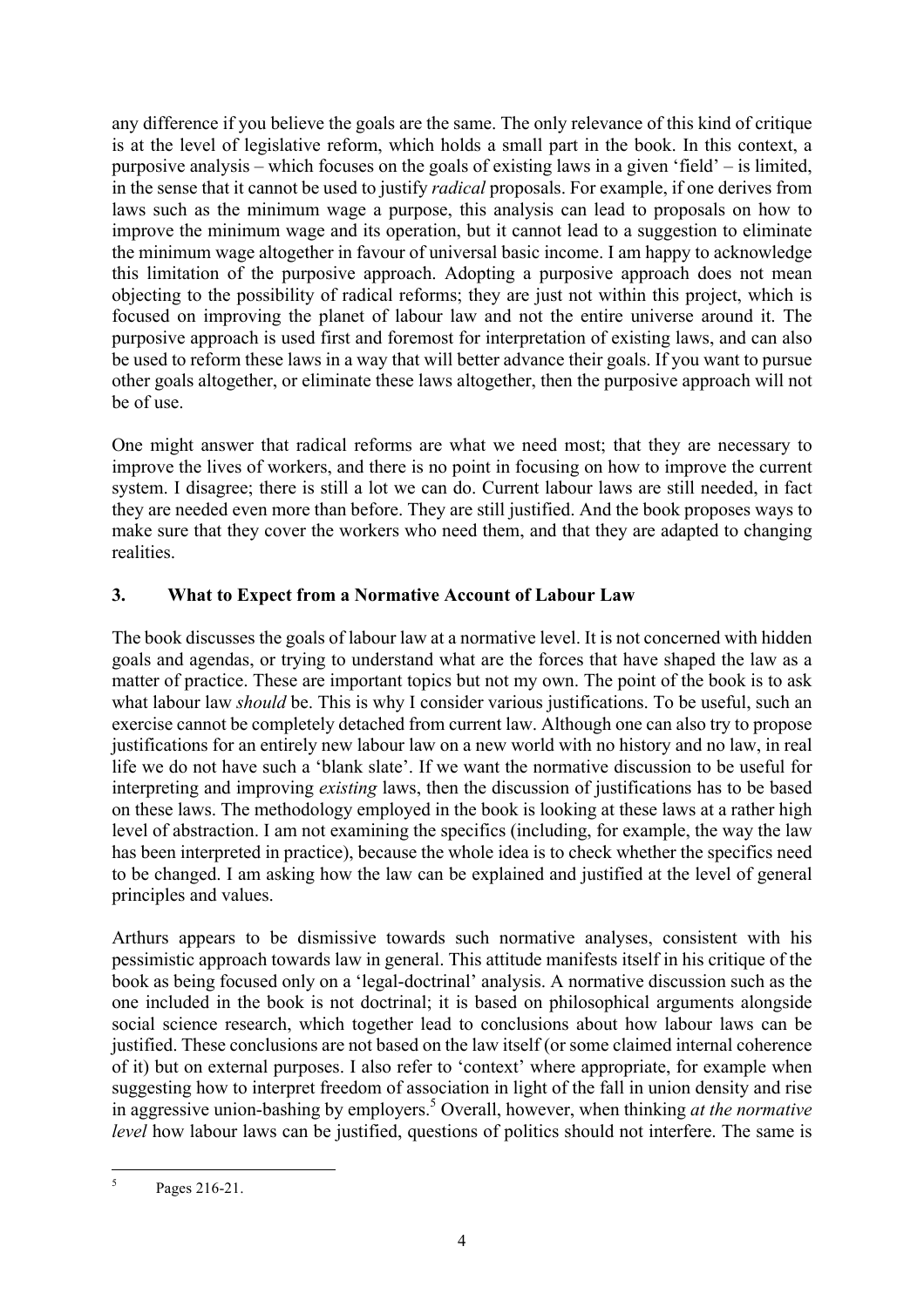true when we think about the best way to interpret a legislative term or the best legal tools to achieve a certain goal. Political economy is surely crucial when we want to understand the forces that actually shaped labour law, as a matter of practice – but that's an entirely different project.

Ruth Dukes argues that the justifications I put forward for labour law are not 'sufficiently objective'. But I make no claim for objectivity (can anyone?). The point of such a normative analysis is not to find 'the truth' and declare that the articulations of goals and the various proposals included in the book are the only possible or acceptable ones. The point is rather to make an argument as supported and as convincing as possible about what the law should be.<sup>6</sup> Guy Mundlak suggests that the arguments in the book regarding the purpose of labour law cannot 'prove right over wrong' but can be used as means of persuasion. I accept this characterization but must add that the book is not merely stating my own opinions, but rather my reading of the *law* which was adopted by legislatures and sometimes judges. Otherwise put, I am not trying to convince the readers to accept my own views about what is right/good, but to accept the reasoned arguments I am making as to why a certain position about purpose is the best representation of the law.

Arthurs similarly critiques the purposive approach by claiming that lawyers 'do not decide' on goals. But the point of my discussion is not to 'decide' for society what goals to choose. Rather, the point is to read the existing laws in the best possible light – to suggest the best way to interpret them. Interpretation *is* the task of lawyers. There are also smaller parts in the book where I suggest ways to amend legislation in light of changes in the labour market to preserve the general goals of labour law. Obviously, legislatures can ignore such proposals if they disagree with my articulation of the goals. But given the fact that they never decided to abolish most labour laws, it is possible that at least some of them, some of the time, support these laws and the goals behind them, and would want to improve the laws to secure the achievement of these goals.

A basic normative claim made in the book is that judges, legislatures and lawyers should constantly think about purposes and whether our laws properly achieve them. This is hardly an original argument, but one I am pushing in the book especially by trying to show its usefulness for solving current labour law problems. The second move taken in the book is to put forward a list of goals, and also various options regarding means, that together create a 'toolbox' that can help others pursue their own purposive analyses and come to their own conclusions. Finally, along the way I am making some arguments about preferred goals and means that can be used in specific contexts, and try to convince readers that these are the best choices. Mundlak argues that the purposive approach can serve as 'an invitation to the hall of debate' but not 'a focal point of agreement'. He seems to accept the first and second moves, but finds the third one problematic because it lacks a formula that can explain the choices made. The first and second moves have significant independent value, so if they can be of service, I am happy with that, even without the third step. But I should note that normative arguments are rarely based on a clear formula that leads to one 'true' solution. So Mundlak's expectation might be too high, if he accepts the idea of normative scholarship in general. And in fact, even without a formula, it is far from being an entirely subjective process.

Take the level of interpretation, which most of the book is concerned with. Judges performing purposive interpretation have discretion. They can choose between several options. But this

<sup>&</sup>lt;sup>6</sup> And see Bogg (n 4) 34 (normative theories must be 'contestable').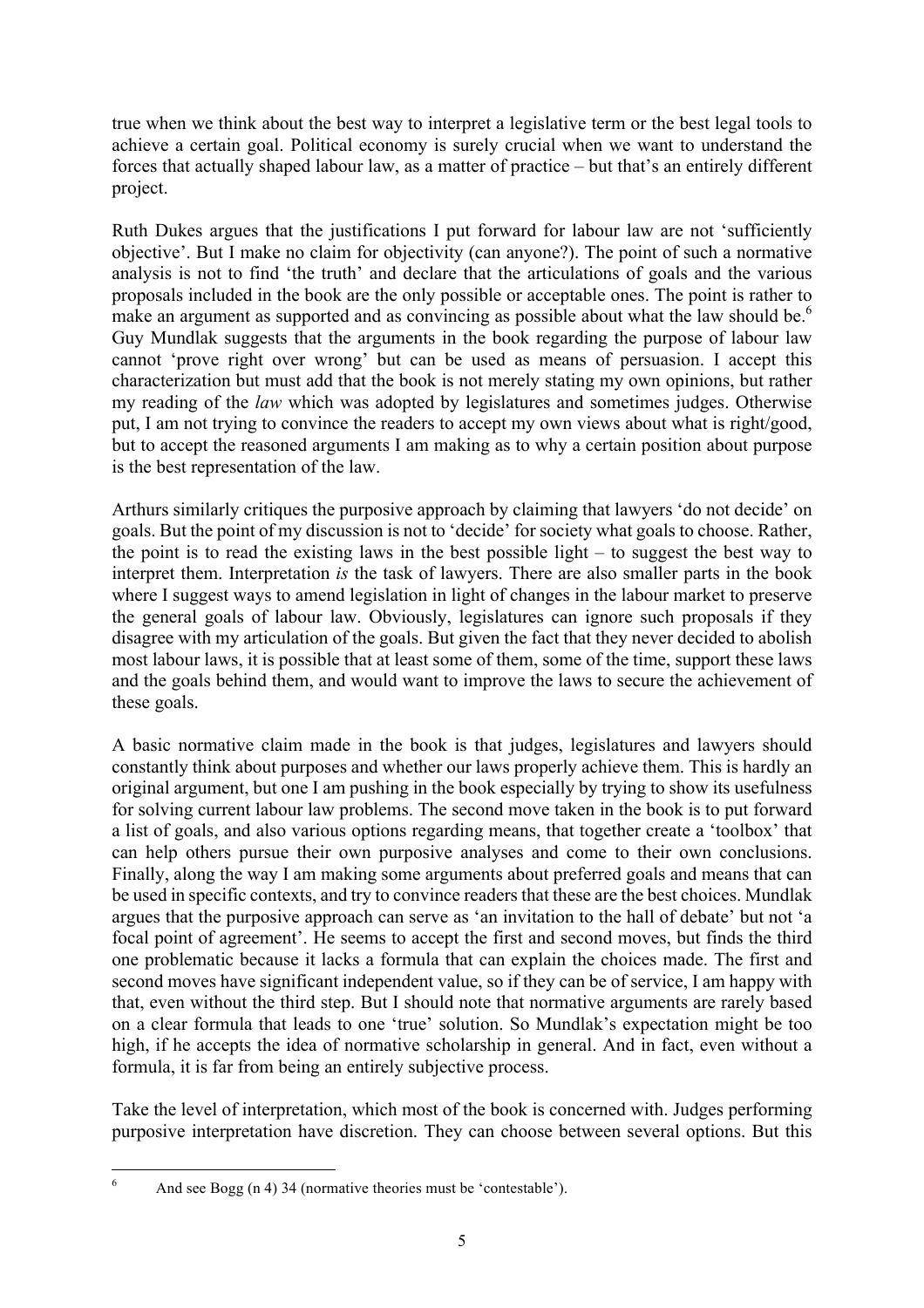does not mean that it's all politics and subjective opinions. If they accept the view that purpose must guide them – which in many countries they do – then there is only a limited range of options they can choose from among the purposes that can reasonably be attributed to the legislation in question. For this task, the first role of the book is to help the analysis by providing an academic discussion of goals. Even judges who come to different conclusions then myself based on this analysis can find it useful. At the same time, I am not shy about offering my own conclusions, which I believe follow from the analysis. Can others reach different conclusions? Yes. But they will have to justify their choices, as I do in the book. And the range of reasonable options that can be said to rely on purpose is not that wide.

The example of the Israeli *Schwab* case discussed in the book<sup>7</sup> and by Mundlak is a good case in point. The Israeli National Labour Court decided to accept a fictive, sham arrangement by which a subcontractor was considered the employer, even though all the signs pointed to the State being the legal employer. Mundlak agrees with me that this was a bad decision, but argues that we cannot claim truism here, because the court applied its own reasonable interpretation based on the goal of the State to achieve more flexibility. But the 'goal' was to achieve flexibility by evading the law. This is not a legitimate goal. The legislature can legitimately achieve more flexibility by changing the legislation, and the government can do so by renegotiating its collective agreements. But they chose to do neither of those, instead they simply evaded the law by using a sham arrangement. This goes against every goal of labour law. It was not a valid option for the court to choose, in my view.

## **4. How to Define (or Choose) the Purpose**

Notwithstanding the critiques discussed so far, neither one of the commentators objects to purposive interpretation in principle. They do, however, have some concerns about the way it is performed in the book. These concerns are sometimes the result of misunderstandings about the method of purposive interpretation, or at least the kind I adopt and perform in the book. Thus, both Arthurs and Dukes seem to equate the purposive approach with the search for 'original intent', even though I explicitly reject the originalist view in the book;  $8$  the whole point is to look *beyond* the original intent of legislatures.

Arthurs further argues that goals are inconsistent and incoherent and that they are changing all the time, and also that there are often hidden goals against labour. But remember that we are not looking at what a specific legislature wanted to achieve or the attitude of the current legislature towards the law. I am asking what is the best way to understand this law, what are the normative justifications behind it.

Dukes and Arthurs both maintain that the goals of labour law have changed, based on this misplaced understanding of purpose. Take the minimum wage law in the United States as an example. It was legislated in 1938 and exists ever since. Clearly a lot has happened in the world since then, and the fact that the wage itself has not been updated for the past eight years is a clear testament to the animosity of recent Republican majorities in Congress towards this law. Nonetheless, although in theory legislatures could have abolished the minimum wage, almost 80 years after its enactment it is still in force. And now imagine that a court needs to interpret a provision of this law. Dukes and Arthurs apparently presume that such a court will have to interpret the law in light of the animosity coming from the legislature. But this is certainly *not*

 

 $\frac{7}{8}$  Page 144.<br>Page 17.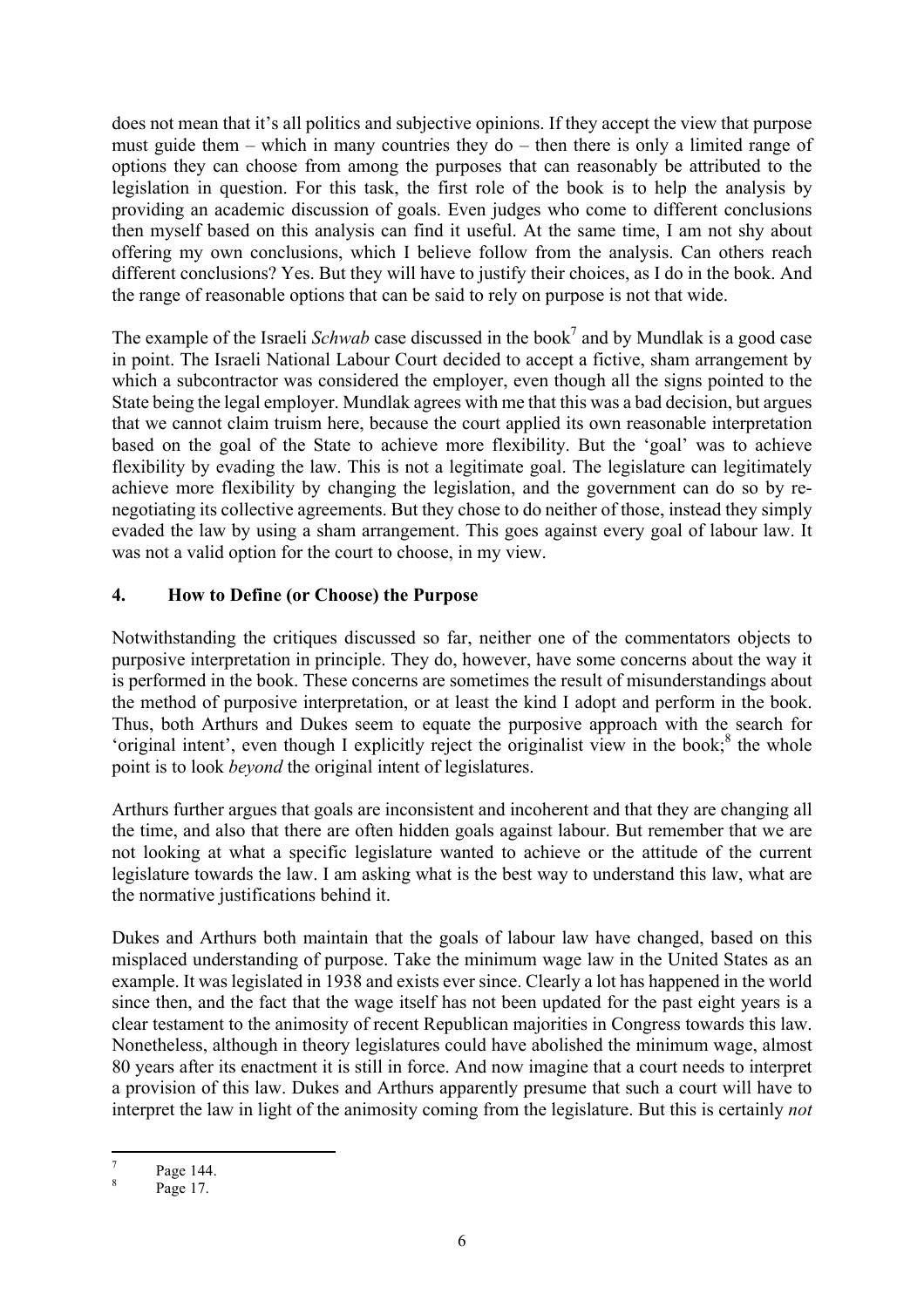what the purposive approach prescribes. Rather, the question should be: how can the law be justified, at a normative level? My own answer relies on the ideas of human dignity and redistribution. Other views are also possible. But at this level, did anything change between 1938 and today? It seems to me that the basic vulnerabilities of employees vis-à-vis employers and the need to protect dignity and redistribute are very much the same. And they are also the same across countries. This explains why legislatures in diverse countries and at different times chose to enact minimum wage laws and keep them in force.

Admittedly, there could be variations between legal systems. And I explicitly say in the book that before applying my analysis in a specific context, one has to supplement it with an examination of the local context.<sup>9</sup> But the argument in the book is that there is something in common to all labour laws – and also to all minimum wage laws (or other specific laws) across time and place – that is worth exploring and articulating.<sup>10</sup> I do not say that this is always sufficient. But I do believe that it is always needed to start from such a high level of abstraction, before adding the specific purposes that might exist in a specific time and place. Dukes apparently disagrees, arguing not only that the local context matters but that it's the *only* level that matters. Such a position ignores the many studies cited in the book showing the characteristics of employment that require intervention, characteristics that are shared across time and place. Indeed, Dukes' own work $11$  shows the relevance of the analysis performed by Hugo Sinzheimer in Germany a century ago for other countries today. The only way to explain her current critique is by reference to an implied separation she assumes to exist between the question of why we need labour law and questions of legal interpretation or reform. That is, a misunderstanding about the purposive approach, equating it with legislature's intent.

In a somewhat similar fashion, Albin argues that by saying that the goals of labour law have not changed, I am limiting the ability to assess various relevant contexts. It should be clarified that I am not claiming that the goals are *necessarily* the same and cannot change. The book examines the goals as I see them relevant today, not the historic goals. When examined at a high level of abstraction – such as saying that we need labour law to address the vulnerabilities of subordination and dependency, or that we need labour law to advance general goals such as dignity or redistribution – it is hardly surprising that I do not see these goals as being very specific to time and place. Albin's critique could thus be understood as pointing (similarly to Dukes) to the importance of examining the local/contemporary context. I agree that this is important, if it comes on top – and no instead – of the more general/abstract analysis.

A related concern raised by Arthurs as well as Dukes refers to legislation that amends a labour law in a way that goes against its original goals. Here Arthurs brings the example of the 1947 amendment to the National Labour Relations Act (U.S.) while Dukes raises the Trade Union Act 2016 (U.K.), both of which clearly intended to limit the original acts which regulate unionization, collective bargaining and strikes. Again, based on a mind-set that the purpose is legislative intent, they view purposive interpretation as potentially destructive to the goals of the original act in such cases. But interpretation in such cases has to rely on the goals of the original act. Imagine that the original law tried to advance workplace democracy and redistribution at some level, say level 10. Then comes a new legislature with a different agenda, pro-free-market, and decides to make strikes more difficult. The law is amended and weakened to, say, level 7. But the original goals of the law are still the same. The court cannot ignore the changes in the law; if there are specific provisions that now limit the protection or advancement

Pages 27-8, 73. I apply this in practice, to some extent, in chapter 8.<br>See also the supporting comments of Deakin in this regard (this issue).<br>Ruth Dukes, *The Labour Constitution: The Enduring Idea of Labour Law* (OUP 2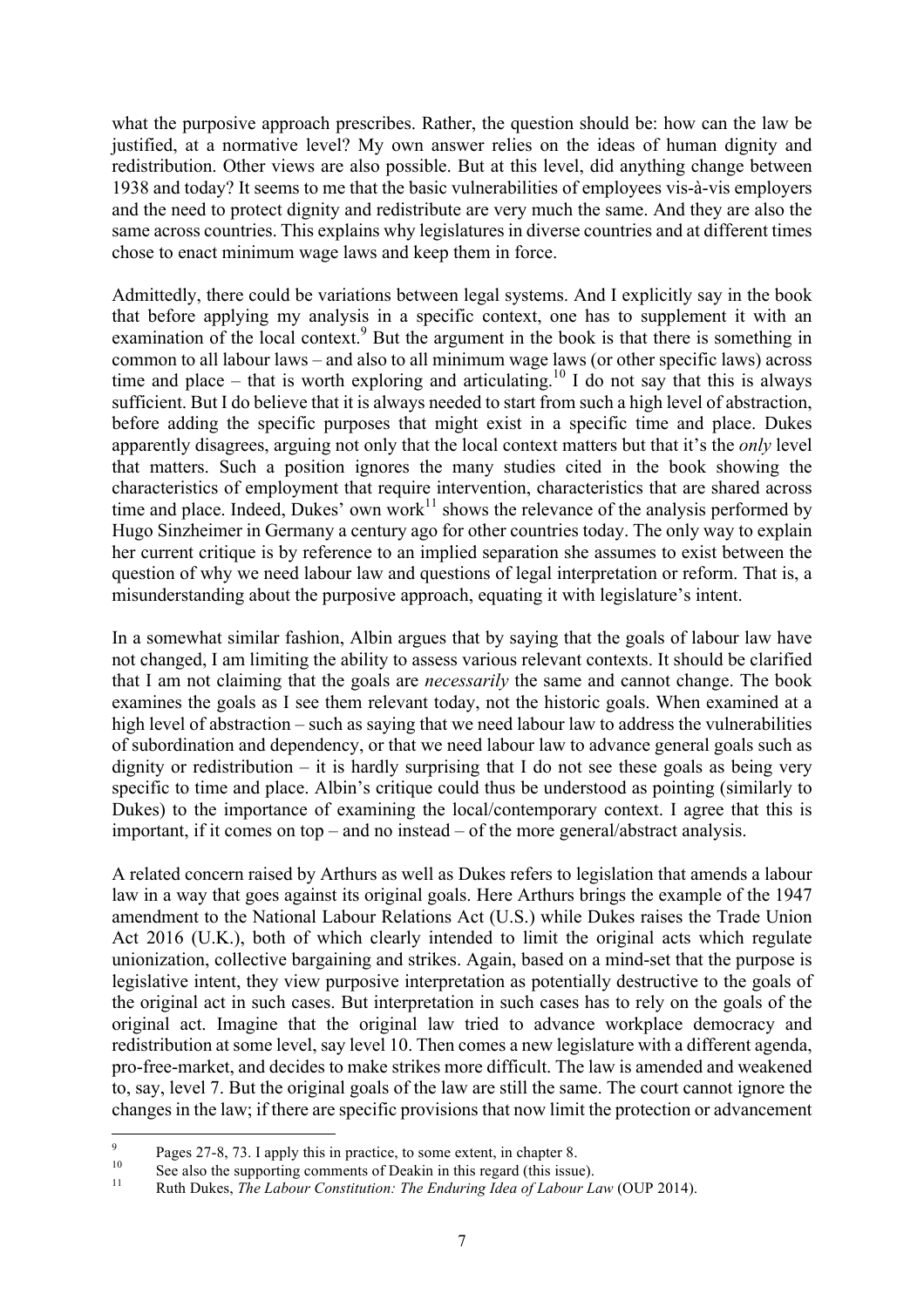of the goals to level 7, they should be enforced. But when interpretive questions are raised regarding the law as a whole, the general goals of workplace democracy and redistribution are still valid.

Mundlak raises two other concerns regarding the discussion of purposes. The first is about the trade-off between the goals of labour law and efficiency, which is not considered in my discussion of general goals. I agree, of course, that a trade-off between efficiency and other rights and interests often exists and that it plays a role in shaping labour laws. But I do not consider this trade-off to be the *purpose* of labour law, because of the structure of the legal system: with private law (specifically freedom of contract) enjoying a default position, labour law is the exception deviating from this rule. The goal of efficiency is already advanced by private law rules which are always in the background. Therefore, when we focus on explaining labour law, we only explain the reasons for avoiding private law rules and the free market. There is no need to put forward the goals of private law as well, even though the end result is indeed some balance between the two. However, when we consider the goals of *specific* laws, it *does* make sense to discuss critiques as well, and here efficiency considerations come to the fore. Indeed, they assume a significant role in my discussion of specific laws in chapter  $5$ .<sup>12</sup>

The second issue raised by Mundlak has to do with legislators. Most of the book is concerned with purposive interpretation, but I argue that purpose should guide legislative reform as well. The discussion of purpose – trying to understand what labour laws are for, what are they trying to achieve – could be helpful not only for judges, but also for policy-makers, in the legislature and government. Mundlak rightly points out that legislators already have a purpose in mind when legislating, so it might not be clear why they need academics to explain the purpose of the law to them. My point is this: first, legislators look at the specific detailed solutions and not always see the bigger picture, and the book is an attempt to explain the bigger picture. And second, they often think about these issues intuitively without engaging with the level of values and principles, and also without engaging with empirical studies. They could benefit from a discussion at these levels as well. The book offers a discussion of the 'deep' purpose and not the superficial one. The goal is to help judges and legislatures understand this purpose – the justifications of the law – at a deeper level than what they usually engage with (because of institutional limitations).

# **5. Articulating the Purpose at Different Levels of Abstraction**

In chapters 3 through 5 of the book I offer different ways to present the purpose of labour laws. Looking at the project of labour law as a whole, it can be understood as addressing concrete 'problems' in the labour market (such as inequality of bargaining power, market failures, or the vulnerabilities of subordination and dependency). At the same time, it can also be explained and justified through a list of values and societal interests that labour laws aim to advance (such as equality, human dignity, redistribution and so on). Finally, I argue that we should also look at each specific regulation separately, and the book considers a few examples of the goals of specific laws. At this level, I suggest (and follow this suggestion with regard to three examples) that we also need to consider in detail the expected impact of the law. Overall, I argue that all of these levels are useful and 'correct' at the same time. The challenge is sometimes to decide which level is appropriate to use for each purpose.

<sup>&</sup>lt;sup>12</sup> On this methodology see also the supporting comments of Deakin (this issue).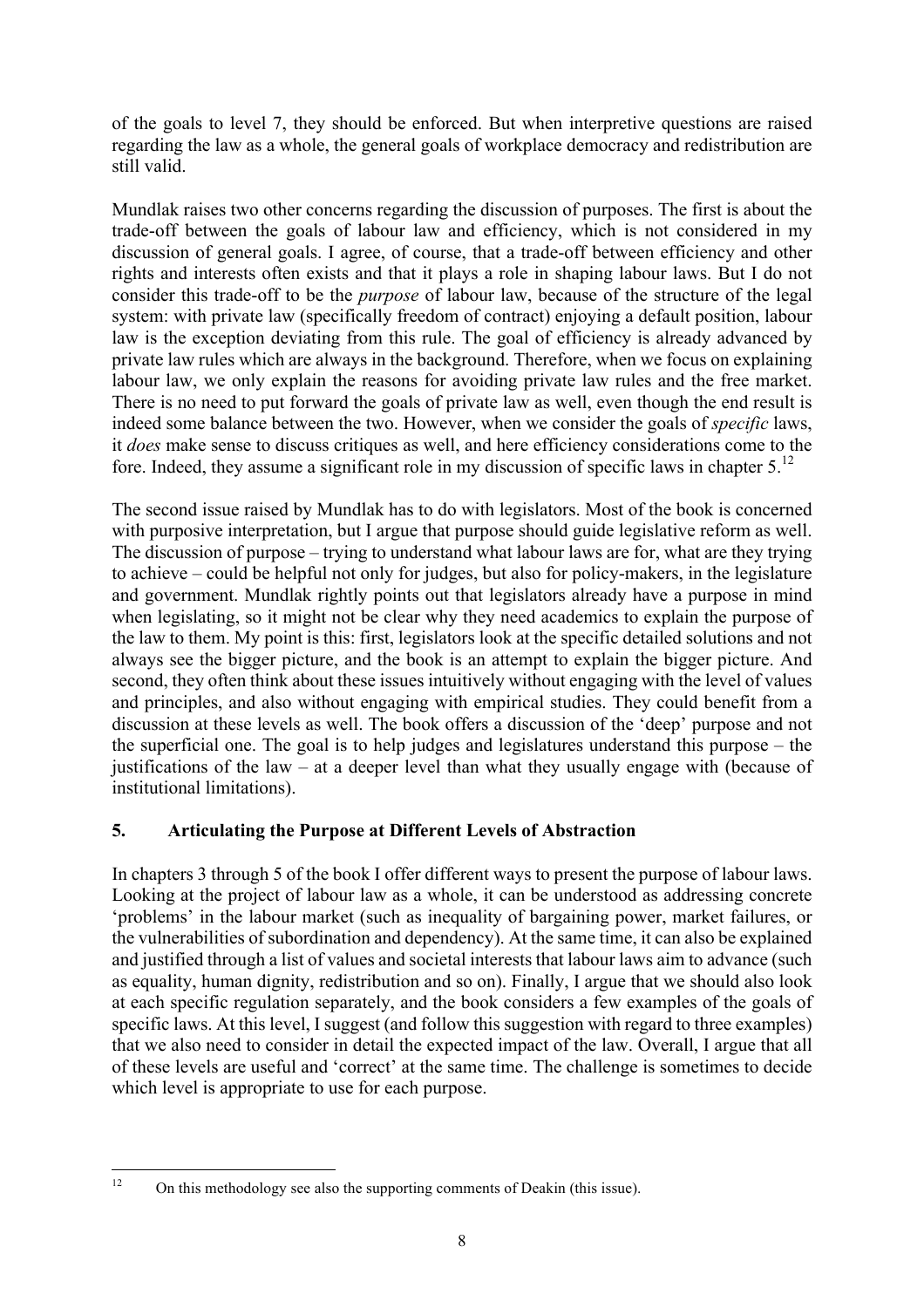Albin accuses me of being insensitive to issues of gender, race and migration. In fact, when discussing the general goals of labour law, I include among them equality, social inclusion, human dignity, redistribution and other goals that cover the needs of workers who are especially vulnerable because of discrimination or other reasons. Can one really argue that the main goal of labour law as a whole is somehow related more specifically to race equality or migration? Or to gender issues, beyond the obvious importance of equality (which I stress in the book)? I am not saying that sensitivity to these issues is not warranted. Also, there are *specific* laws that deal with issues of gender, race and migration.<sup>13</sup> But it would be misleading to present the existing body of labour law as based on such purposes.<sup>14</sup>

The idea of 'levels of abstraction' is discussed also by Deakin, although with a different terminology. He makes a distinction between 'functions' and 'purposes' of labour law. Deakin argues that labour law has a 'market-creating' role. <sup>15</sup> In a sense, labour law is part of the jigsaw puzzle of capitalism, a necessary component, and one cannot complete the puzzle without it. There is no functioning modern market system without some level of labour law. In my book this important view is mentioned as part of the discussion of efficiency as a labour law goal. In his comment, Deakin explains that he understands it on a somewhat different level. He generally agrees with the list of purposes offered in the book but sees the market-creating role of labour law as a 'function' rather than a purpose.

The issue is, perhaps, whether we should take the rules of private law, which constitute the 'free market', as a starting point. This is what I do in the book, as already noted, on the assumption that these rules have their own valid justifications, and labour laws have to be justified as a deviation from the free market. Deakin can be understood as arguing that the 'function' of labour law can be found already at this preliminary stage. Instead of taking private law for granted and then justifying labour law by looking for the purpose of deviating from private law rules, we should look at them from the beginning together, as two parts of the same puzzle.

This approach certainly has some advantages, specifically because it avoids giving the 'free market' default status. However, for purposes of interpretation, and also when thinking about improving specific laws, I believe that the level of purposes is more useful. At the end of the day, private law rules are generally justified and labour laws apply only in a specific sphere when deviation from the free market rules is justified. Therefore, when looking at specific labour laws we have to ask, why is this deviation justified? Here we need the level of purposes as discussed in the book.

<sup>&</sup>lt;sup>13</sup> In terms of the goals of specific laws, in the book I only discuss three laws as examples. Neither of them can be said to be focused mainly on issues of gender, race or migration. Still, this angle could be relevant; when discussing the goals of the minimum wage and of collective bargaining laws, I explicitly consider (albeit briefly) the impact on gender and race equality. See pages 81, 92-3; and see Guy Davidov, 'A

Purposive Interpretation of the National Minimum Wage Act' (2009) 72 MLR 581, 591.<br>In an attempt to show how such sensitivity should work in practice, Albin argues that the goal of the minimum wage is reducing poverty, an alternative I consider and reject in the book in favour of redistribution. The two goals are obviously closely related; but redistribution is more precise and fitting because the minimum wage is not directed only at the poor and most of the poor are not covered by it because they are not working. Therefore, for purposes of interpreting this law or delineating boundaries, understanding it as directed towards redistribution is more correct and more useful. In any case, it is

difficult to see why poverty is related to vulnerable groups but redistribution is not.<br>He makes this argument elaborately in Simon Deakin, 'The Contribution of Labour Law to Economic and Human Development' in *The Idea of Labour Law* (Guy Davidov & Brian Langille eds., OUP 2011) 162.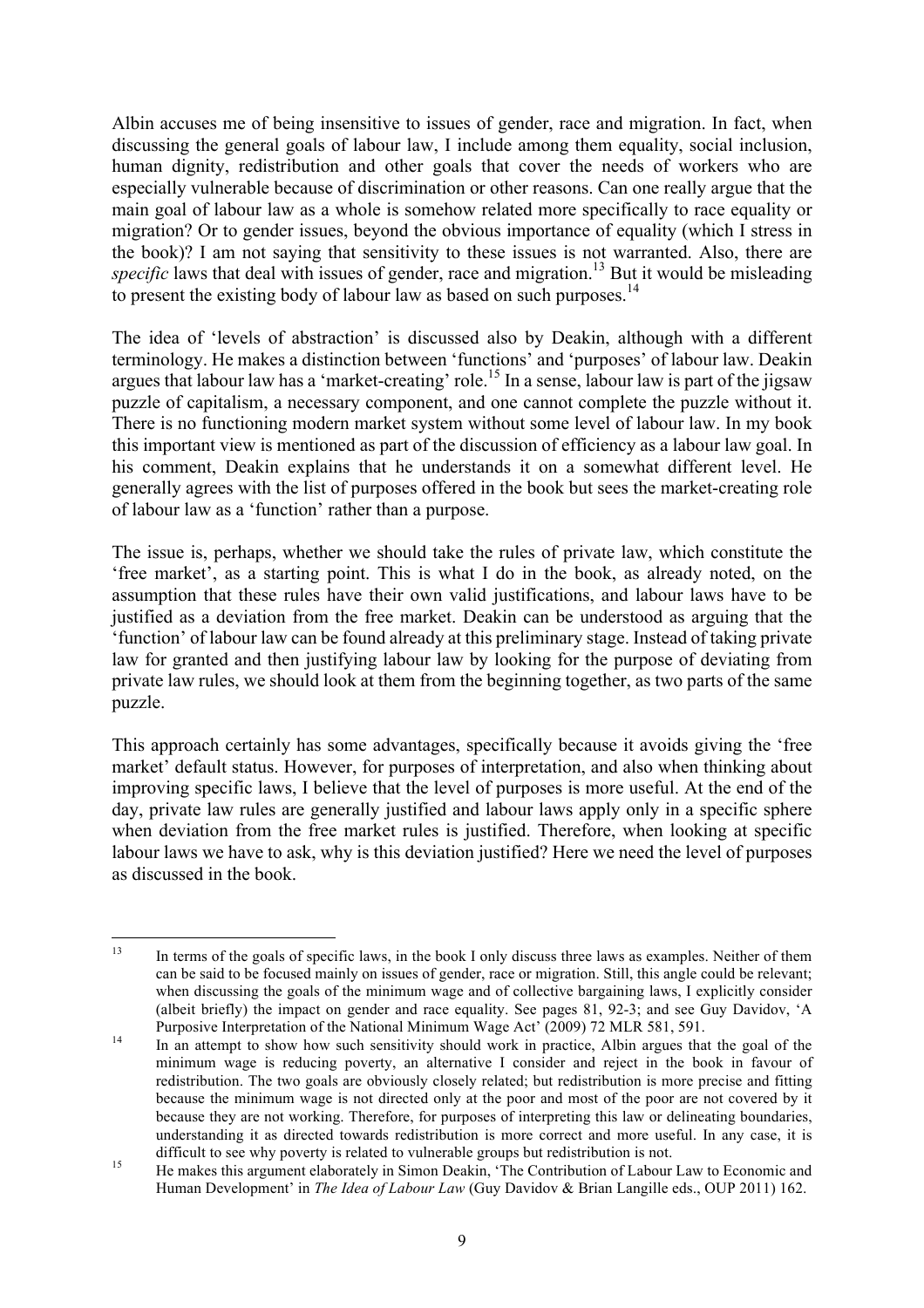## **6. Defining 'Employer' and 'Employee' in Light of the Purpose**

Once the purposes have been considered and articulated, the next question is how to use them in practice when interpreting labour laws. The book devotes significant space to the concepts of 'employer' and 'employee'. In this particular context, I argue that the appropriate level to rely upon is that of addressing the vulnerabilities of subordination and dependency. Albin suggests that it could be better to rely on purposes articulated at a high level of abstraction, such as maximizing capabilities, which will put into question the justification for the very distinction between employees and independent contractors.<sup>16</sup> Indeed, maximizing capabilities is not less important for independent contractors. But if we accept the starting point of freedom of contract, and labour law as an exception to this rule, then not every situation of working for others justifies the massive legal intervention/protection of labour law. People who run their own independent business do not need the protection of labour law to ensure a minimum level of capabilities. Otherwise put, the distinction between an employee and an independent contractor is the distinction between private law and labour law. When we look specifically at the world of people who perform work for others for pay, some of these situations are covered by private law and others are covered by labour law. High-level goals cannot help in deciding where to put the line between the groups, because independent contractors also have similar interests in maximizing capabilities and so on. The question is whether they can take care of themselves in this regard, or not, and this can be answered by examining the more specific level of vulnerabilities (subordination and dependency).

Albin further argues that even if we focus on subordination and dependency, these vulnerabilities exist to some extent also in unpaid work at home. Accordingly, she criticizes me for 'excluding' unpaid work at home from the scope of labour law. However, when parents care for their own children it may be 'work', but it is certainly not employment. Perhaps the State should provide more support for this kind of work, for example by ensuring a basic level of pension for housework. But because there is no employer, the entire body of labour laws is not relevant. Labour laws deal with the employment relationship and place duties on an employer towards an employee. I fail to see the relevance of such laws (think of working time regulations, for example) for situations of work without an employer.<sup>17</sup> To clarify, this does not say anything against expanding welfare state programs that support unpaid work. I also do not ignore the fact that there is sometimes a connection between labour laws and welfare laws that should be explored; but it is not a necessary, inherent part of understanding and interpreting labour laws.<sup>18</sup>

As Deakin rightly notes, the basic vulnerabilities of employment – subordination and economic risk (or in my terms, dependency) – have not gone away. New forms of work are usually characterized by these same vulnerabilities. Indeed, one of the main goals of my project it to ensure that all those who experience these vulnerabilities will be able to enjoy the protection of labour law, even when employers try to evade such responsibilities by creating new forms of work organization.

<sup>&</sup>lt;sup>16</sup> For a similar argument see Brian Langille, "Take These Chains From My Heart and Set Me Free": How<br>Labor Law Theory Drives Segmentation of Workers' Rights' (2015) 36 Comp Lab L & Pol'y J 257.

Labor Law Theory Drives Segmentation of Workers' Rights' (2015) 36 Comp Lab L & Pol'y J 257. <sup>17</sup> I discuss this a bit further in Guy Davidov, 'The (Incomplete) Purposive Revolution: A Review of Freedland & Kountouris' (2013) 7 JRLS 87 and in Guy Davidov, 'Setting Labour Law's Coverage:

Between Universalism and Selectivity' (2014) 34 OJLS 543.<br><sup>18</sup> Interestingly, when Albin offers an example (towards the end of her comment) to show how a holistic view of labour law and family law is needed, her conclusion is that such a view supports the *exclusion* of unpaid care work from the scope of labour law – against her own critique throughout the comment.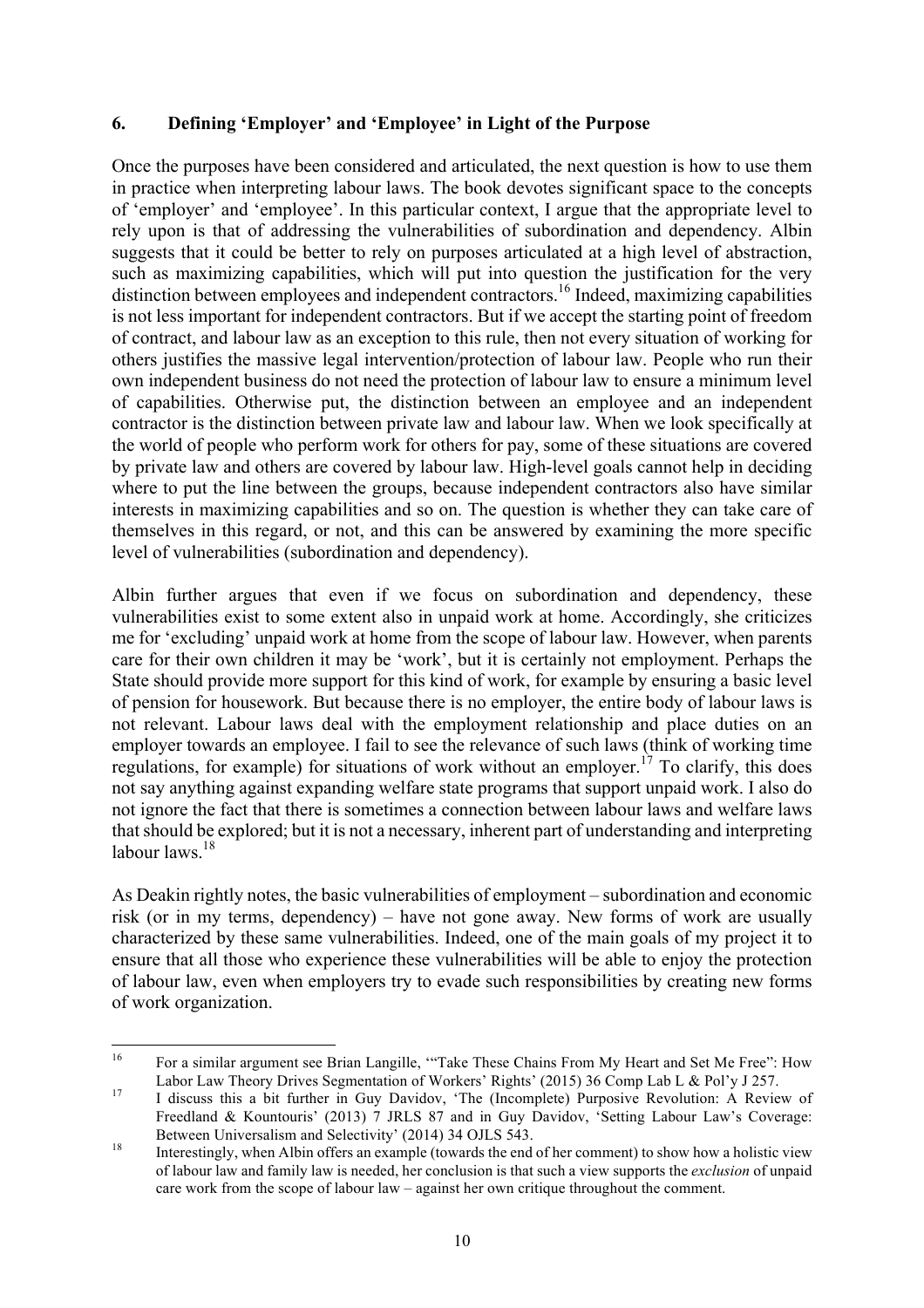Things become even more complicated, as Deakin points out, when employers escape responsibility by distancing themselves from direct control over employees, sometimes thanks to technology. This raises the question of how far we can stretch the application of labour laws. I discuss this to some extent in chapter 9. Some scholars argue that we can expect an American brand to assume direct responsibility for workers in Bangladesh (for example), simply because the workers – who are employed by subcontractors – are manufacturing the brand's products. For me this is more complicated. The laws designed to protect employees in their relationship vis-à-vis an employer do not fit such indirect relationship. This is not a situation of a sham use of an intermediary, when there is in fact a *direct* user-worker relationship. Therefore, a simple (direct) application of labour laws on the American company in the above example is not justified. At the same time, I argue that there should be *some* liability, residual liability, for the company at the top of the chain, in specific circumstances. Those interested in the details should refer to chapter 9 in the book. Here I only use this as an example to show that – against what Albin has suggested – I do support the extension of labour-related liability *beyond* the employer-employee relationship when this is justified. But this is not a simple application of labour laws; it requires us to create somewhat different laws for different groups – other planets outside the planet of labour law – and this was not the focus of the current book. The only reason I proposed this particular extension in the book is that indirectly it will help us enforce labour laws by making the 'lead company' put pressure on the subcontractors.

### **7. Conclusion**

The comments in this symposium – all useful and interesting in different ways – can be divided into three groups. Deakin and Mundlak are generally very supportive, adding some context that helps to explain and justify the approach of the book, alongside some specific comments on parts that they found less persuasive (which I've tried to address above). Arthurs and Albin for the most part describe the books they would have written themselves – which I guess they find more interesting or important, but have little to do with providing a normative account of existing labour laws or offering ways to interpret or improve them. There is also an added effort to show that my own arguments are deficient for not addressing those other topics, and I argued above that this effort fails. Finally, Dukes' main critique concerns the distinction between general arguments about the purpose of labour law versus the local context (the purpose in a specific time and place). While I argue in the book that both are important, and focus in the current book mostly on the general level, Dukes apparently believes that *only* the local level matters. I have argued above that this position results from a misunderstanding (or perhaps a disagreement) about the purposive approach – equating it with legislature's intent.

The critiques of Arthurs and Albin seem to imply that the approach of my book is conservative. This may be correct only in the sense that – unlike some others (notably Arthurs) – I still believe in labour law. The book offers ideas to reinvigorate and improve labour law from a *progressive* point of view. One might also say that it is 'conservative' to argue that the basic idea behind labour law – the need for this legal intervention in the 'free market' – is the same as it was in the past. But the idea itself is, of course, far from conservative: it calls for massive redistribution and other interventions in the market in favour of societal goals and individual rights. Moreover, the fact that, in my view, the general goals of labour law are very similar in different countries and at different times should not be confused with saying that things should stay the same. I am certainly *not* making such an argument in the book; quite the contrary. I discuss new theories about what the purpose of labour law is and offer my own new theories. At the level of means as well, I discuss various new ideas about the best means to achieve the goals.